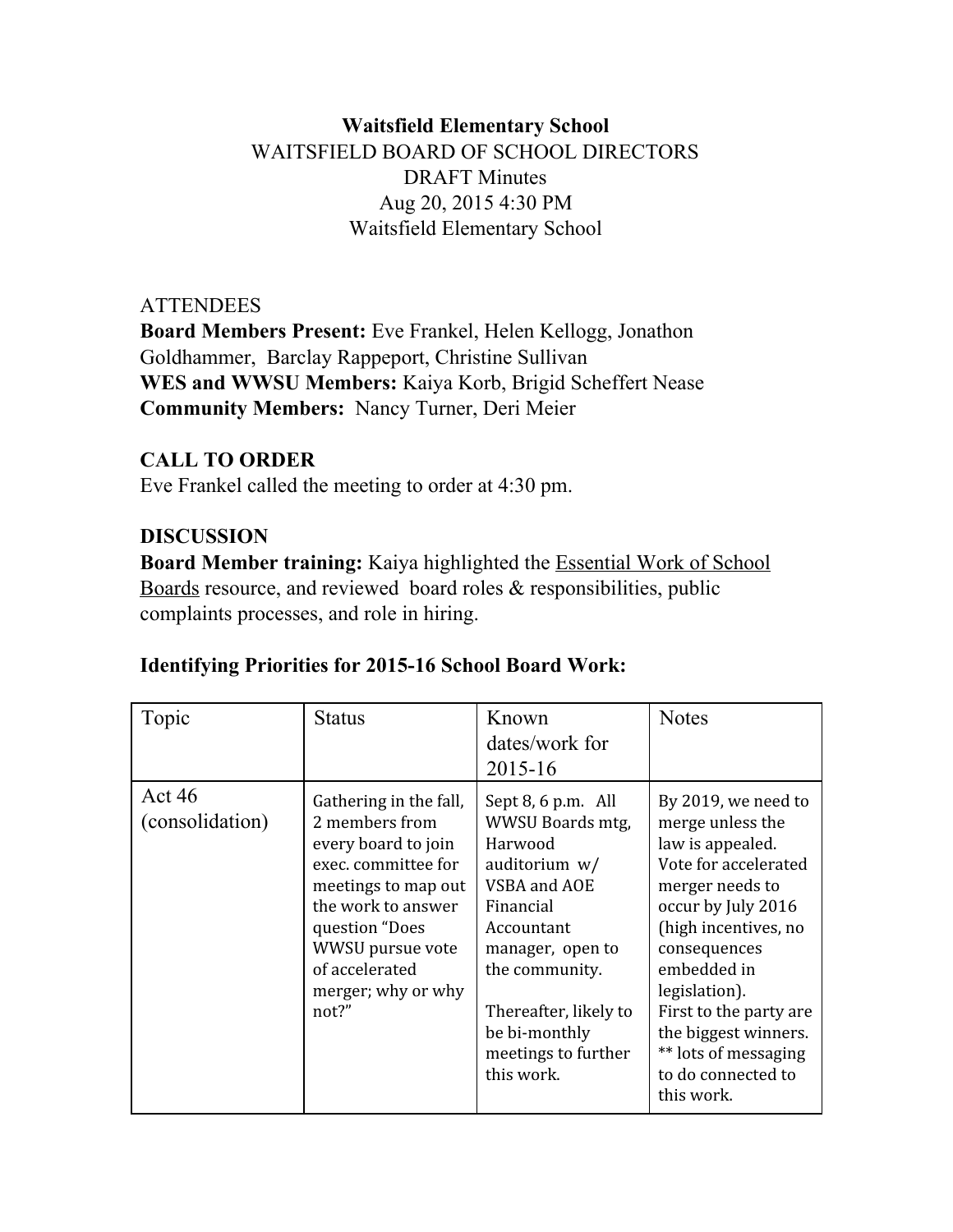| <b>Act 77</b><br>(Personalization,<br>Flexible Pathways)                                                  | PLPs are being<br>rolled out for all<br>7th-12 grade<br>students in WWSU<br>schools this year;<br>our school is<br>working with<br>students to support<br>reflection processes,<br>coordinated plp goal<br>setting practice and<br>continued<br>exploration of<br>student choice. | Ongoing through the<br>school;<br>communication out<br>re: expectations will<br>connect with broad<br>communication<br>work. | See also action steps<br>in the WWSU Action<br>plan.                                                                                                                |
|-----------------------------------------------------------------------------------------------------------|-----------------------------------------------------------------------------------------------------------------------------------------------------------------------------------------------------------------------------------------------------------------------------------|------------------------------------------------------------------------------------------------------------------------------|---------------------------------------------------------------------------------------------------------------------------------------------------------------------|
| <b>Vermont Education</b><br><b>Quality Standards</b><br>(Proficiency-based<br>graduation<br>expectations) | All content areas are<br>in the process of<br>transitioning to<br>proficiency based<br>expectations.<br>Students in 8th<br>grade now will<br>graduate based on<br>proficiency<br>expectations.                                                                                    | Ongoing through the<br>school;<br>communication out<br>re: expectations will<br>connect with broad<br>communication<br>work. | See also action steps<br>in the WWSU action<br>plan.                                                                                                                |
| Contract<br>Negotiations                                                                                  | Teacher contract<br>still in process.                                                                                                                                                                                                                                             | Start up again after<br>Labor Day. TBD<br>regarding timeline<br>that will follow.                                            |                                                                                                                                                                     |
| Community<br><b>Engagement Great</b><br><b>Schools Partnership</b>                                        | Group, including<br>community<br>members began<br>meeting in late April<br>of last year and has<br>gathered 2x since<br>then.                                                                                                                                                     | Next group meeting<br>Sept. 3                                                                                                | This work is still<br>evolving, but is<br>focused on engaging<br>the broad<br>community with the<br>schools, specifically<br>around some of the<br>areas of change. |

#### **DRAFT WORK PLAN**

The following initial components of a work plan were established, recognizing that the vision that grounds all of the work is most important for shaping that work and our ongoing connection with/valuing of our school. The board agreed to work further on this plan at the next meeting and invite representation from the Great Schools Parternship Community Engagement group to join.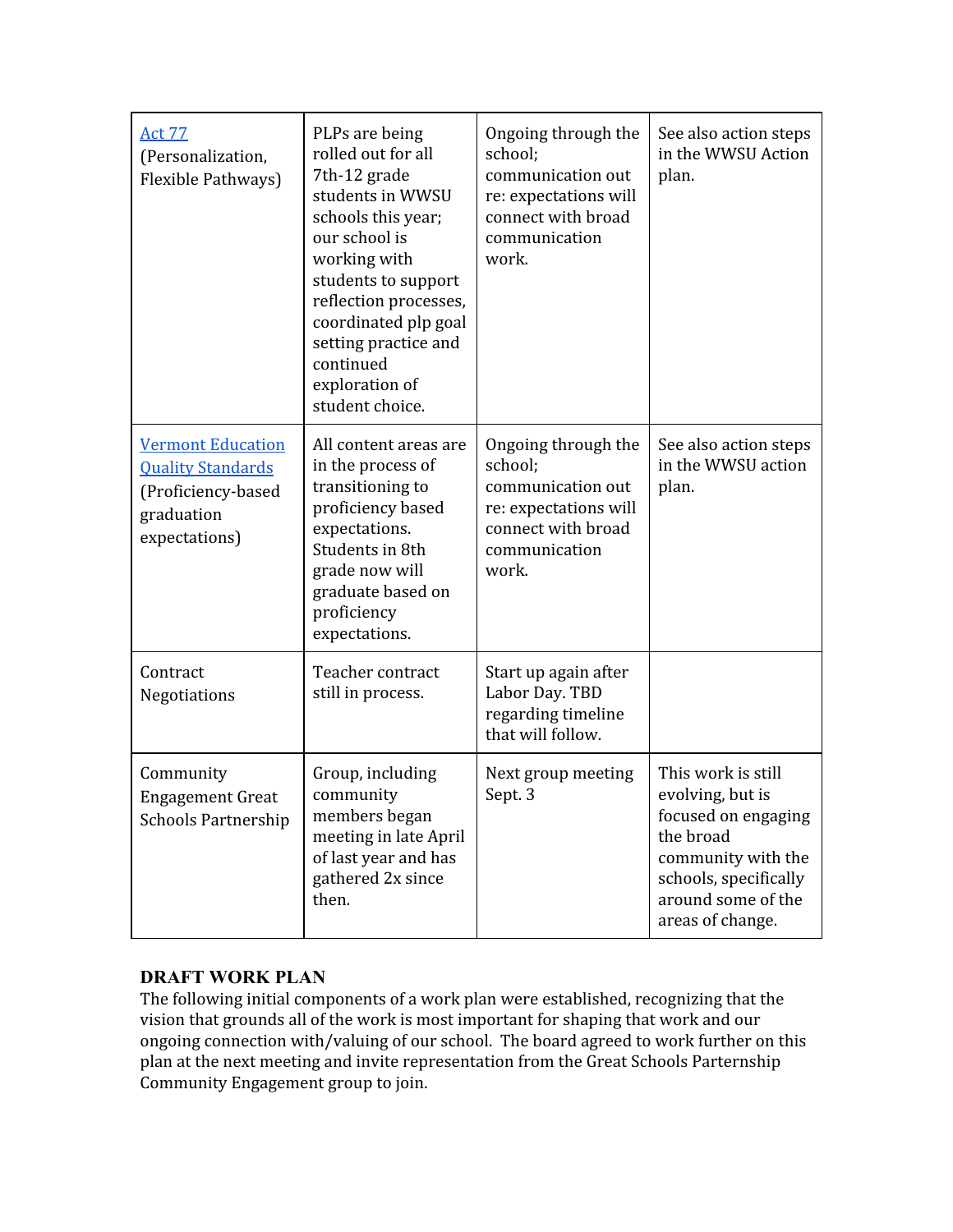| <b>Priority Area</b>   | <b>Action Step</b>                                                                                                                                                           | Resources/<br>information<br>needed                                                                                                                                           | Timeline | <b>Success</b><br>Measure |
|------------------------|------------------------------------------------------------------------------------------------------------------------------------------------------------------------------|-------------------------------------------------------------------------------------------------------------------------------------------------------------------------------|----------|---------------------------|
| Vision of<br>Education | 1. Craft the<br>vision<br>(Here's where<br>we're going and<br>here are some<br>of the things<br>that we are<br>doing to get<br>there.)<br>2. Message/<br>share the<br>vision | Work in<br>collaboration<br>with the Great<br>Schools<br>Partnership<br>committee that<br>is collaborating<br>on engaging<br>the community<br>in visioning for<br>the school. |          |                           |

## **The board recessed for a dinner break at 6:24; they reconvened at 6:46 pm.**

### **Audience and written communication**– none submitted.

**Letter to the Community** Eve drafted a letter at the end of last school year; she will share that draft with the board prior to the next meeting so that it can be discussed and finalized at the September meeting.

**Consideration of Annual School Meeting options** A town meeting working group was set up after the last meeting to explore ways to increase participation. Nancy Turner was a committee member and came to speak about the four initial recommendations. About 15% of registered voters attend the town meeting. A survey was taken to gather insights and 151 surveys came back. Key recommendations included:

- 1) Move the town meeting from the morning to the afternoon/evening. (49pm) This is to enable working people to attend.
- 2) Separate town meeting from school meeting.
- 3) Have the budget vote at a reliable time so you could show up for just that. (6:30 recommended)
- 4) Hold a meeting in the fall to vote on how to move forward with the budget vote – Australian ballot being considered.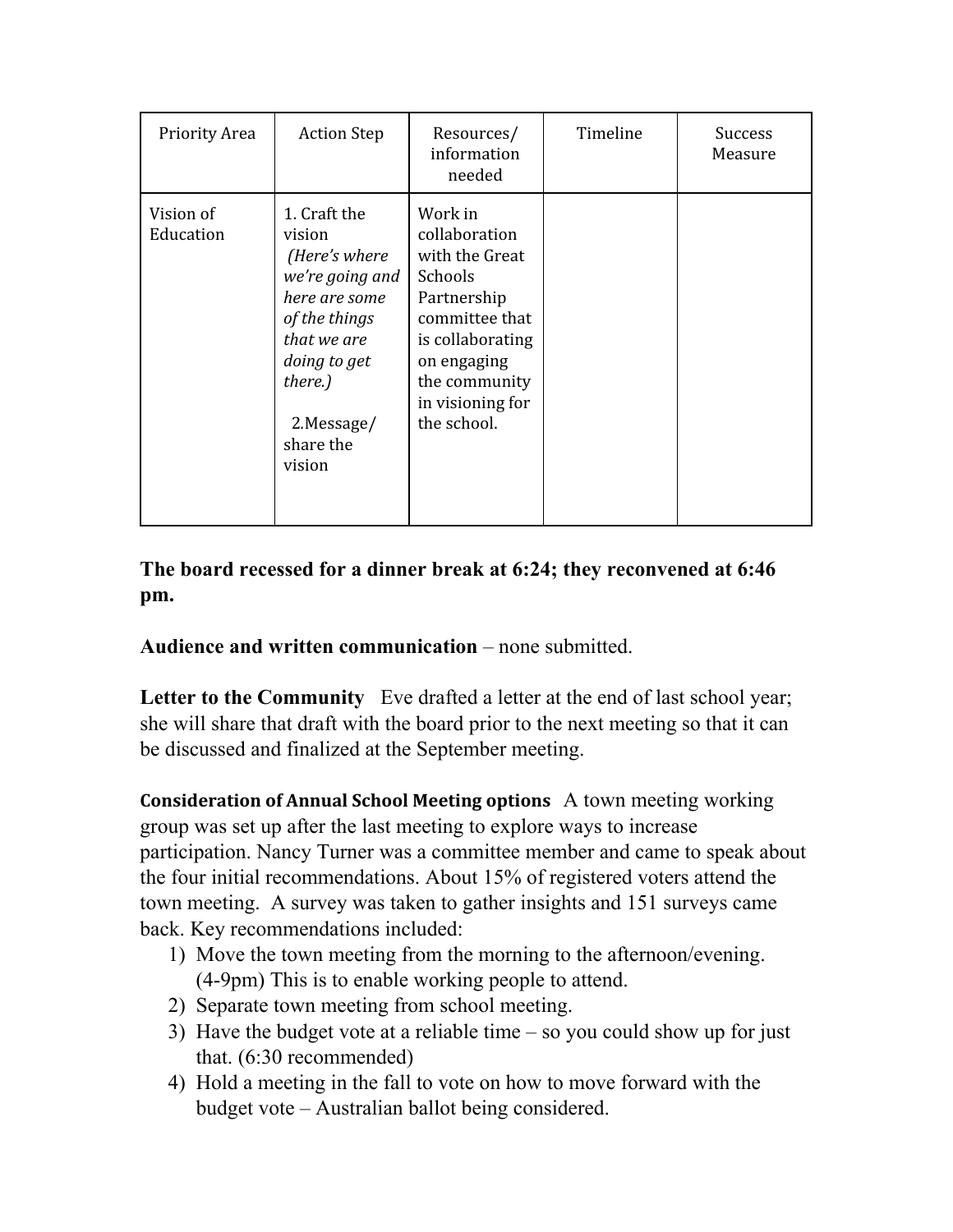The town select board is considering the first three and wants more information for the  $4^{\text{th}}$ .

Board members had concerns regarding moving the annual school meeting and the town meeting to separate days. If the goal is to increase attendance, there was a concern that such a move would ultimately decrease attendance at the annual school meeting, where a significant amount of the costs that impact taxes are approved through the school budget. Kaiya will represent the school board at the next discussion of this topic by the Selectboard.

**Approval of June 8thminutes**: Barclay Rappeport made a motion to approve the minutes from June 8, 2015. Jonathon Goldhammer seconded and the minutes were unanimously approved.

**Approval of the Board orders:**Helen Kellogg made a motion to approve board orders in the amount of \$25,508.40 and \$43,578.04. Barclay Rappeport seconded and the motion was unanimously approved.

#### **REPORTS**

**Principal's Report:** Proficiency based learning and Personalized Learning Plans will be foci for the WWSU for the year. Tom Young and Jeremy Hill, along with Kaiya, are participating in a supervisory union wide leadership team that is shepherding this work, which is detailed in the WWSU action plan, forward. Kaiya noted that PBIS (Positive Behavior Supports) is used at Waitsfield School to inform our vision for what we expect and how we are together. Several staff are working with the Tarrant Collaborative to enhance learning using technology. The chromebooks will be valuable tool in this process. 5<sup>th</sup> and 6<sup>th</sup> graders will be going to Hosmer at the beginning of the year to work on teamwork as a basis for learning. The student support services team is leading We Rock celebrations along with how we provide support services. We will institute shared reads, in which multiage groups read together, as part of our PBIS plan. We will also be recognizing and rewarding We Rock behaviors. The preschool room has been beautifully transformed. The security doors are in place to enable swift lock down. In the next few days, the landscape will receive two new stone benches and other tending. The Mad River Path project is still working through Act 250 studies of wetlands. Finally, the first day of school includes an assembly but not an extensive one, in favor of more energy focused on the classroom. The staff is collaborating in the